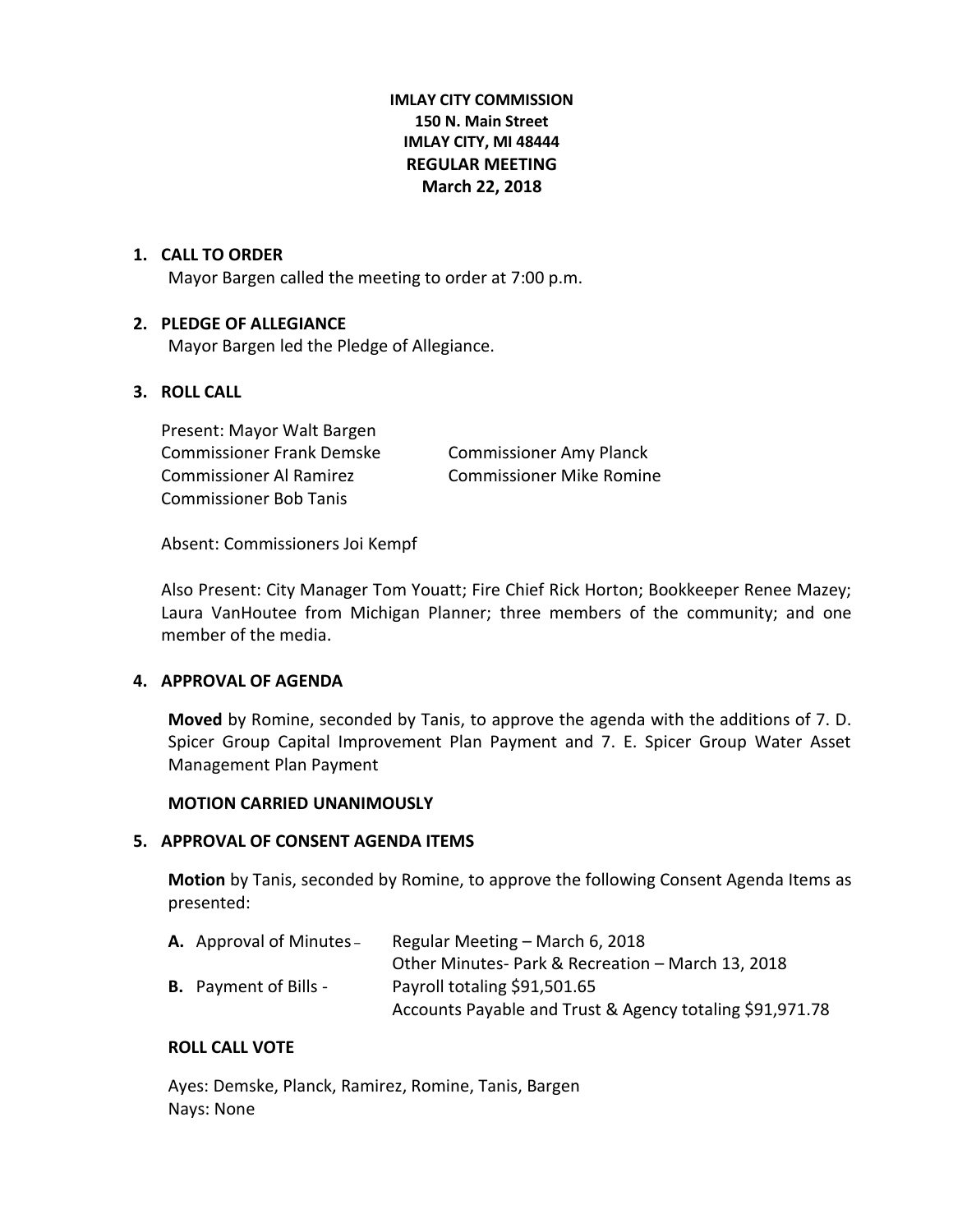#### **6. CITIZENS FROM THE FLOOR**

Alan Rosenbalm, Imlay City, addressed the Commission to state he talked with City Manager Tom Youatt and also attended the school board meeting recently. The school board is putting together a Crisis Intervention Team, looking at possible threats and a single point entry. Mr. Rosenbalm is also concerned about pedestrians that are trying to cross M-53, he recommends that the City look into adding a crosswalk at Borland Rd and M-53 or installing a pedestrian walkway.

# **7. OLD BUSINESS**

#### **A. AKT Peerless – Phase II Report (pgs 17-18)**

City Manager Tom Youatt presented the Commission with the Phase II Report from AKT Peerless. Mr. Youatt stated AKT Peerless does not recommend any further testing is needed. Mr. Youatt is very pleased with the results. Mayor Bargen stated this is very unusual. Mr. Youatt stated AKT stated it is a very clean site.

# **B. AKT Peerless – Proposal for Pre-demolition asbestos & hazardous materials survey (pgs. 19-20)**

City Manager Tom Youatt presented the pre-demolition survey stating this will cost \$1,935.00 and it is the last item of due diligence the City needs to do. AKT Peerless does feel that because of the age of the building they will find asbestos and hazardous materials. Commissioner Demske inquired as to if we know there is asbestos. Mr. Youatt stated due to the age of the building AKT Peerless feel they will find asbestos but with this step we will find out and be in a better position to plan and move forward. Commissioner Ramirez inquired as to if we will bid the demolition of the building. Mr. Youatt stated the City would look into that and seeing if someone may want to move the building.

**Motion** by Ramirez, seconded by Romine to hire AKT Peerless for the Pre-Demolition Asbestos and Hazardous Materials Survey in the amount of \$1,935.00 as presented.

# **ROLL CALL VOTE**

Ayes: Demske, Planck, Ramirez, Romine, Tanis, Bargen Nays: None **MOTION CARRIED 6 - YEAS; 0 – NAYS**

# **C. DNR Property Purchase (pgs. 21-24)**

City Manager Tom Youatt presented a copy of the Quit Claim Deed to the Commission, stating the Commission had approved in October 2017 the purchase of the DNR property at 571 E. Borland Road for the total cost of \$189,400.00 . Mr. Youatt stated that at this point all the City needs to do is send a check and they will send the Quit Claim Deed. Mr.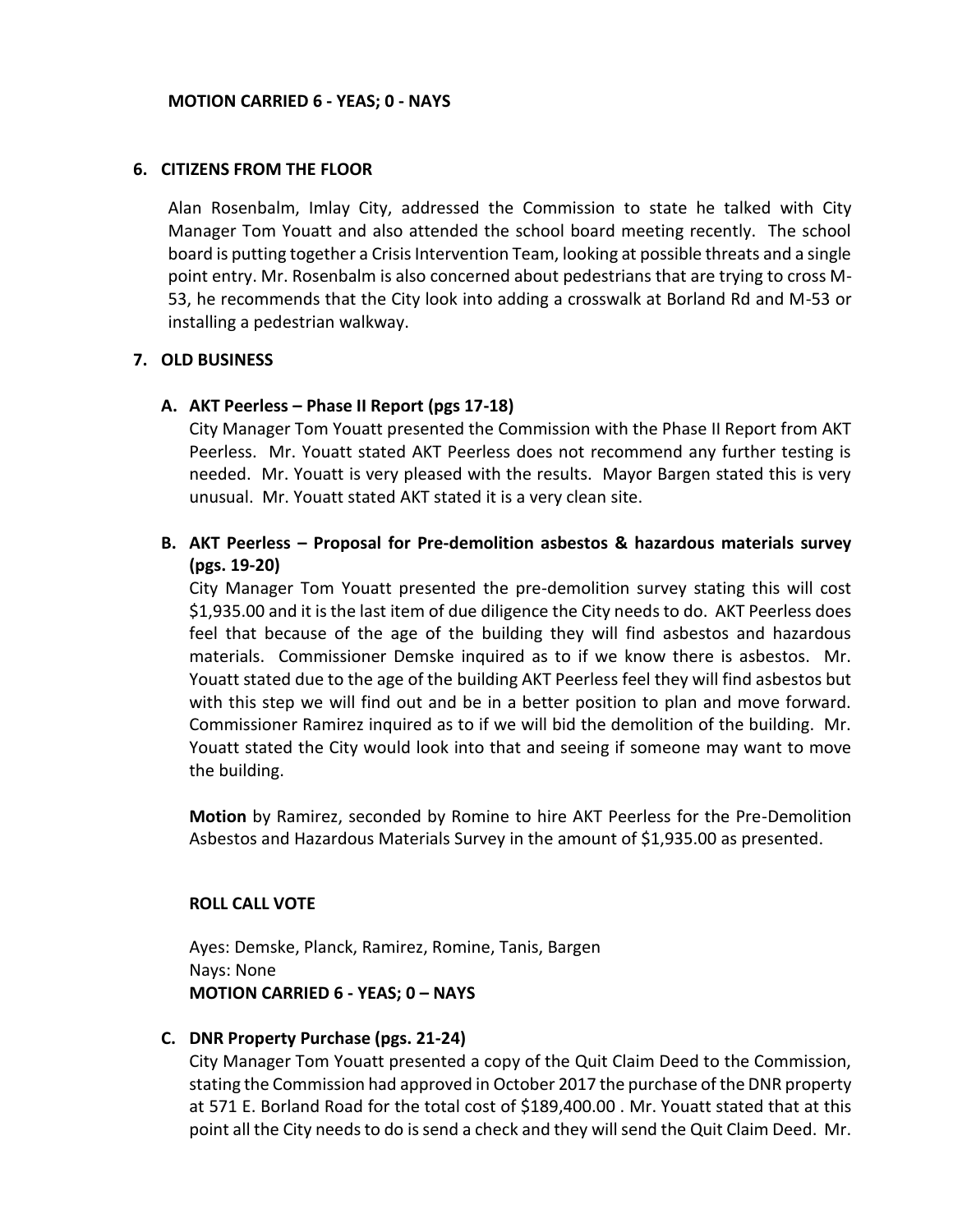Youatt stated the City got title insurance in Lapeer and Jeff Carr from AKT Peerless stated in an email that there is nothing from the environmental end to be a determent to the purchase of this property.

**Motion** by Tanis, seconded by Ramirez to move forward with the purchase of the DNR property at 571 E. Borland Road.

#### **ROLL CALL VOTE**

Ayes: Planck, Ramirez, Romine, Tanis, Demske, Bargen Nays: None **MOTION CARRIED 6 - YEAS; 0 – NAYS**

# **D. Spicer Group Capital Improvement Plan Payment**

City Manager Tom Youatt presented the invoice from Spicer Group for Capital Improvement Plan in the amount of \$621.75 making for a total of \$18,497.75 which is slightly below what the Commission approved. Mr. Youatt stated that in completing the Capital Improvement Plan the City is now able to submit this information to the MEDC to put on file to be used in future funding.

**Motion** by Romine, seconded by Tanis to approve the final payment to Spicer Group in the amount of \$621.75 for the Capital Improvement Plan as presented.

#### **ROLL CALL VOTE**

Ayes: Ramirez, Romine, Tanis, Demske, Planck, Bargen Nays: None **MOTION CARRIED 6 - YEAS; 0 – NAYS**

# **E. Spicer Group Water Asset Management Plan Payment**

City Manager Tom Youatt presented the invoice from Spicer Group for the Water Asset Management Plan in the amount of \$1,563.00. Mr. Youatt stated the basic plan has been completed which is a requirement of the DEQ, the revenue portion is being worked on by Stantec to assess our water and sewer rates. Mr. Youatt stated this is much like what we saw with the SAW Grant, the City wants to get this done before raising the water and sewer rates. Mr. Youatt stated the City will need to increase the water and sewer rates, it has been about 6 years since water rates have been increased and 10 to 12 years since there was an increase in sewer rates. This invoice is the final payment for the WAMP.

Commissioner Demske inquired as to when the increase would come about. Mr. Youatt stated the WAMP needs to be completed first but he anticipates it being in affect for July 1, 2018, waiting for Stantec's analysis of the water and sewer rates.

Commissioner Planck inquired as to the City would be restructuring the water rates also. Mr. Youatt stated they would be looking at that also

**Motion** by Tanis, seconded by Romine to approve payment of the invoice from Spicer Group for the Water Asset Management Plan in the amount of \$1,563.00 as presented.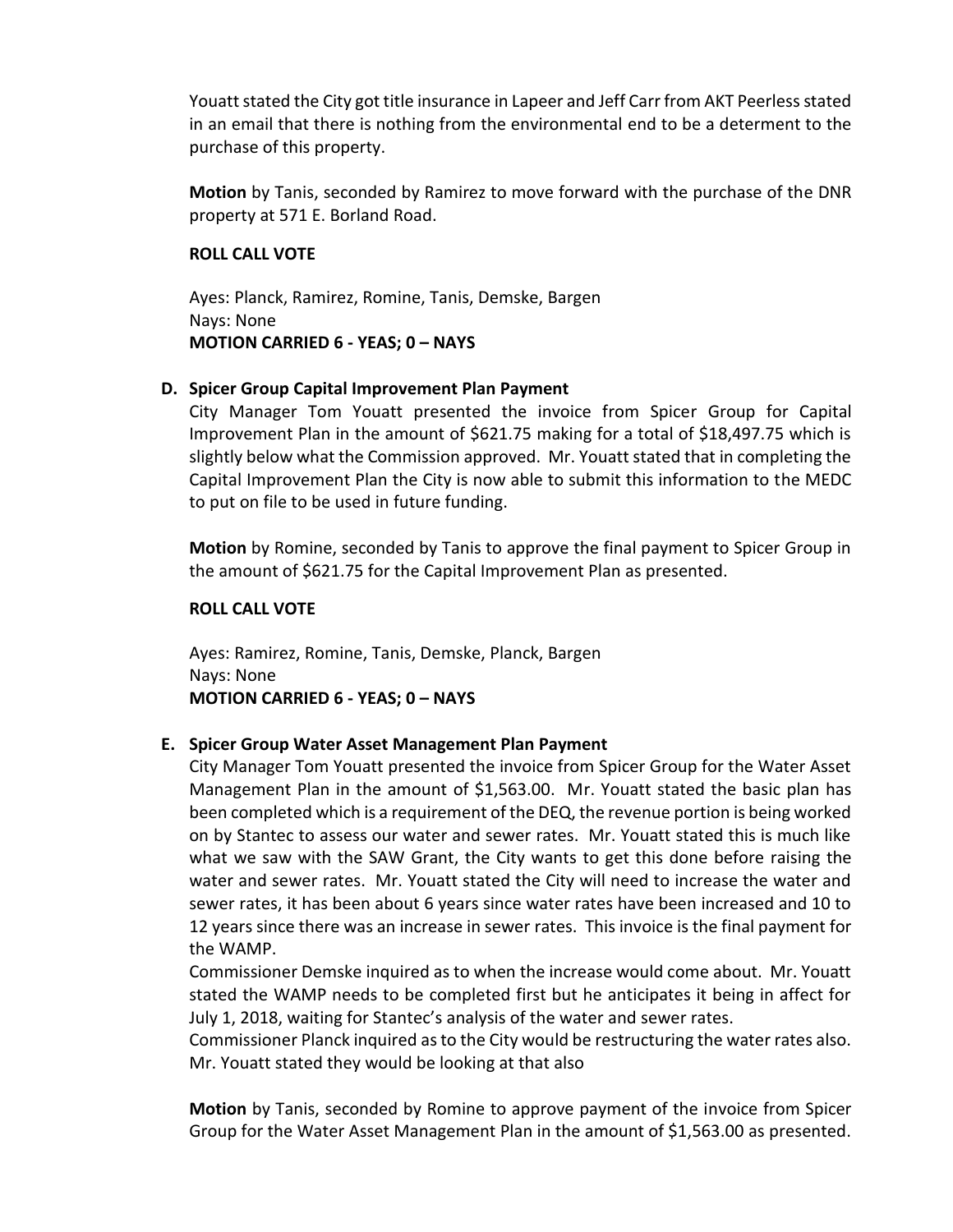# **ROLL CALL VOTE**

Ayes: Romine, Tanis, Demske, Planck, Ramirez, Bargen Nays: None **MOTION CARRIED 6 - YEAS; 0 – NAYS**

#### **8. NEW BUSINESS**

#### **A. Police Weapon Sales (pg. 25)**

City Manager Tom Youatt presented to the Commission a memo from Police Chief Scott Pike explaining that over the last several years the police have obtained 53 weapons and after reviewing the proper disposal of the weapons with the City Attorney and the City can sell these weapons to CMP a police supply company. CMP has offered \$5,800.00 credit for them. Chief Pike recommends selling the weapons to CMP and using the funds to purchase department issued weapons and the remaining funds will go to purchase ammunition and other police equipment.

Commissioner Ramirez inquired as to whether it would be a benefit to the City if the City purchases police service weapons. Mr. Youatt stated that most police department do purchase the service weapons.

**Motion** by Ramirez, seconded by Tanis to approve selling 53 weapons obtained by the police department to CMP for the amount of \$5,800.00 in credit.

#### **ROLL CALL VOTE**

Ayes: Tanis, Demske, Planck, Ramirez, Romine, Bargen Nays: None **MOTION CARRIED 6 - YEAS; 0 – NAYS**

#### **B. City Sesquicentennial Celebration – 2020**

City Manager Tom Youatt stated that it was brought to his attention that the City's sesquicentennial will be in 2020 and we need to form a committee to discuss a celebration and make plans. Mr. Youatt stated the City needs to start thinking about what we might want to do.

Commissioner Romine stated that Tom at the monument shop may be a great resource to because he was just talking about the last big event, which was the centennial in 1970.

#### **C. Michigan Planners – Third Party Health Insurance Proposal (pgs. 26-29)**

City Manager Tom Youatt introduced Laura VanHoutte from Michigan Planners. Ms. VanHoutte stated her company has worked with Commissioner Romine and Commissioner Planck in the past and also work with Lapeer, Howell and Brighton to name a few municipalities. Michigan Planners is located at 27 Mile Road and Van Dyke in Washington Township. Ms. VanHoutte stated they offer a 24/7 phone line if someone does not understand their benefits they can call and talk with someone.

Mr. Youatt stated himself and Nicole Frost met with Michigan Planners last year and at that time the budget was complete so it was not a good time to switch but now is a good time to make the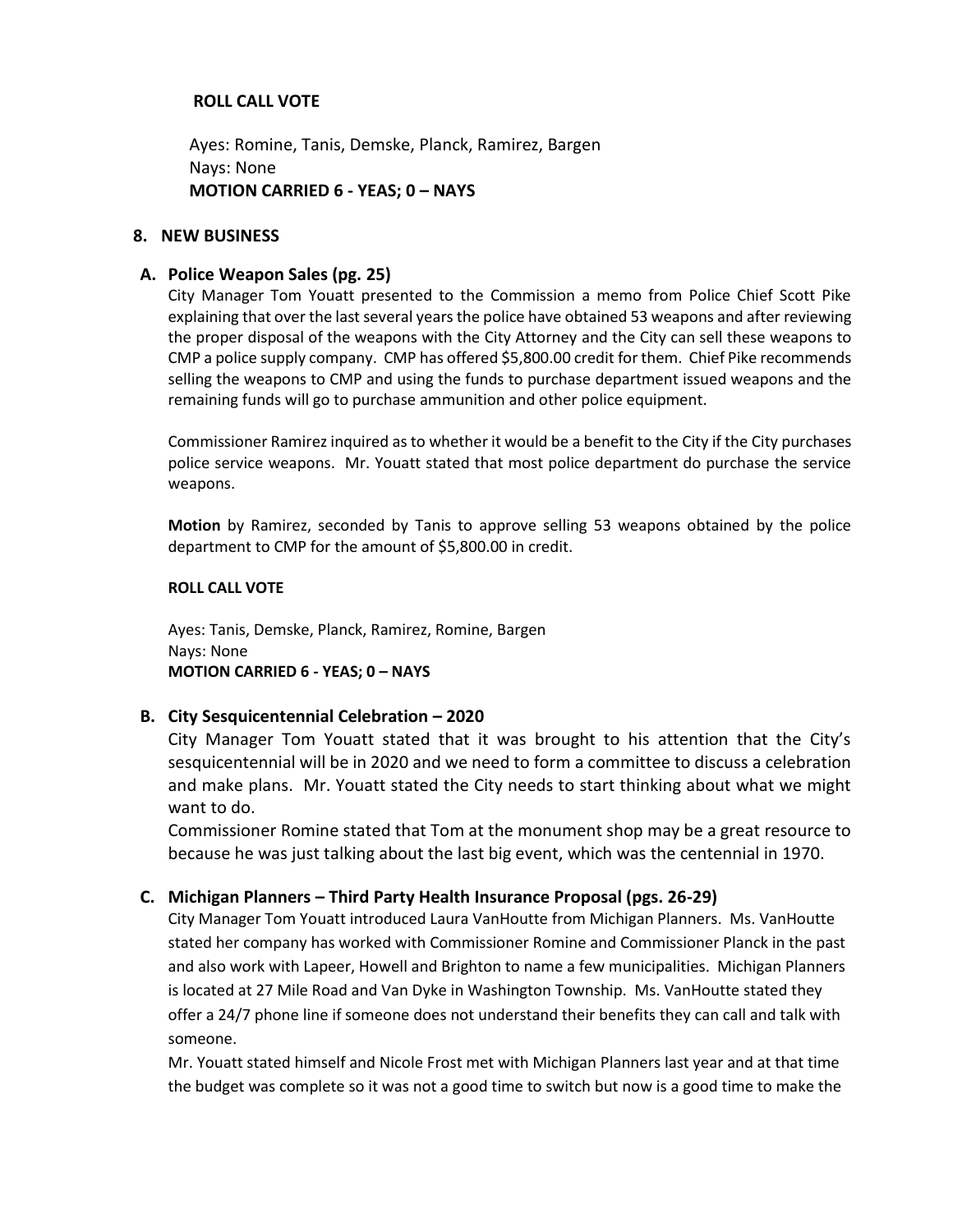switch to Michigan Planners. Michigan Planners provide plans that meet the needs of the employees. Mr. Youatt stated he is seeking approval to hire Michigan Planners.

**Motion** by Romine, seconded by Planck to hire Michigan Planners to provide health care administrative services.

**MOTION UNANIMOUSLY CARRIED 6 YEAS; 0 NAYS**

Mr. Youatt stated he appreciates both Laura VanHoutte and Renee Mazey for coming this evening.

# **D. M-53 DTE Lighting Proposal (pgs. 30-31)**

City Manager Tom Youatt stated on page 30 and 31 of the packet is the lighting proposal for the M-53 gateway project to install six decorative LED lights on M-53 south of Newark Road. This project will be going out for bid soon and bids will be received on April 23, 2018. Mr. Youatt stated we need to get the lights approved because DTE needs some time to get the lights in.

Commissioner Ramirez inquired as to if the \$28,780.81 includes the purchase of the lights and installation. Mr. Youatt stated yes.

Commissioner Planck inquired as to where the funds would come from for the lights. Mr. Youatt stated funds will come from the Fund Balance and in doing the M-53 Gateway project we will accomplish two goals; 1. To slow traffic down and 2. Aesthetically it will make a good impression for people who are entering town from the south.

**Motion** by Demske, seconded by Ramirez to approve the purchase of six decorative LED lights for the M-53 Gateway Project in the amount of \$28,780.81 as presented.

# **ROLL CALL VOTE**

Ayes: Demske, Planck, Ramirez, Romine, Tanis, Bargen Nays: None **MOTION CARRIED 6 - YEAS; 0 – NAYS**

#### **9. MANAGER'S REPORT**

City Manager Tom Youatt stated that himself, Mayor Bargen, Commissioner Romine and Commissioner Kempf attended conference earlier in the week. This conference was had the highest attendance. Mr. Youatt stated there is new DEQ guidelines for lead and copper pipes, Wednesday is the last day for public comment on this. MML as a 45 page recommendation. Mr. Youatt informed the Commission if these new rules go into effect then the City will be responsible for removing and replacing all lead water lines to the residence and to the meter. The state treasury did not give us any idea what the personal property tax reimbursement will be, this makes budgeting difficult. Mr. Youatt was able to meet with Representative Howell. Mr. Youatt stated he met with George Ananich from HTA and Mr. Ananich is looking at budget proposed for the fire hall. Mr. Youatt stated he has a couple of meetings coming up one is at the Road Commission with the Rural Task Force for Capac Road and union negotiations start on April 18, 2018 and he is preparing for those now. Mr. Youatt stated Code Enforcement Officer Joe Schierlinger has an idea of how to keep properties up, he is suggesting a House of the Month award, flyers were presented to